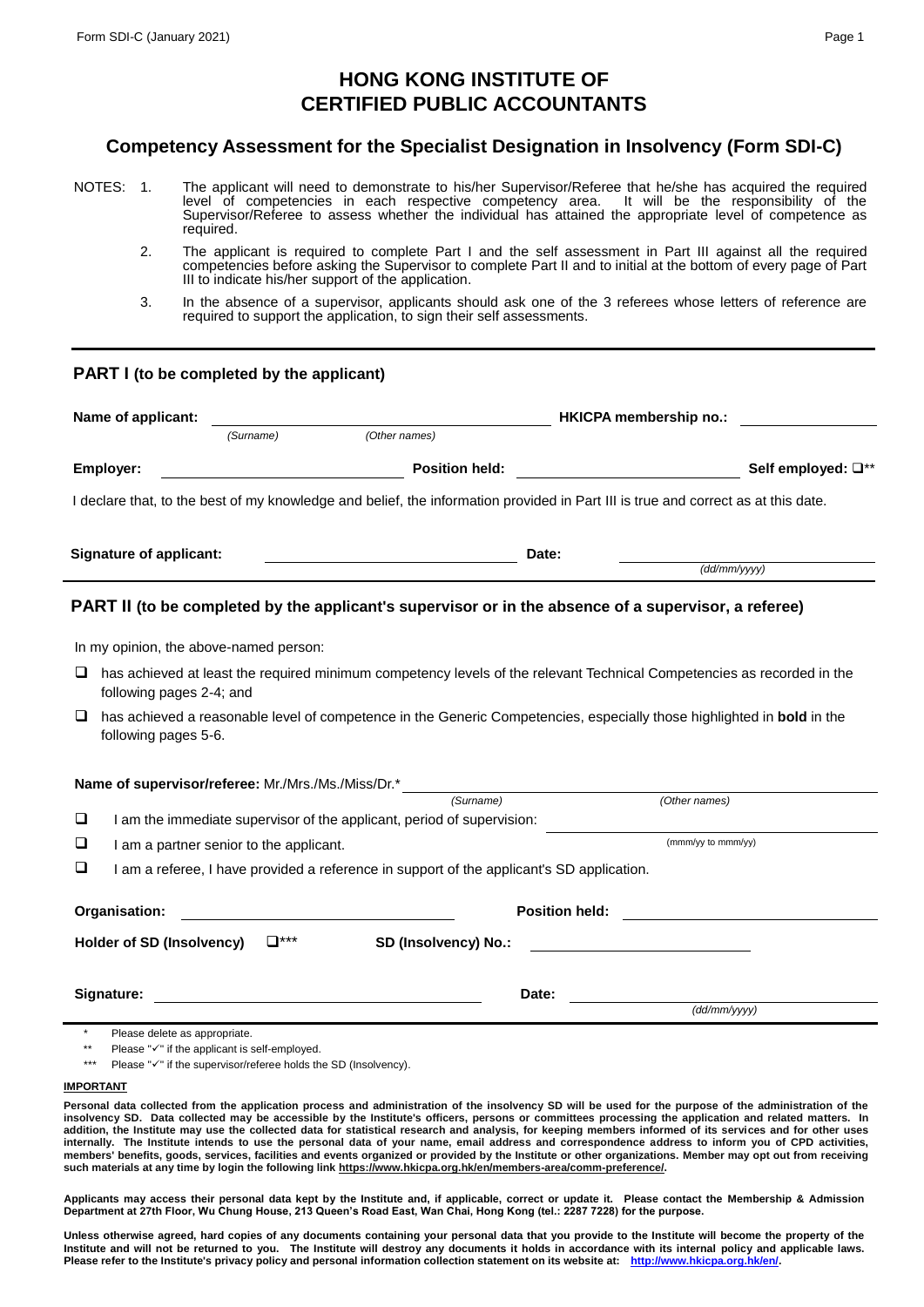### **PART III - Self Assessment on Competency**

### **(to be completed by the applicant and initialled by the supervisor/referee)**

#### **TECHNICAL COMPETENCIES** *(Note 1)*

Please tick "v" in the appropriate box which best represents your level of competency (Mastery, Advanced or Basic) in each area. Applicants need to achieve all the technical competencies at the required minimum levels as shaded in each competency area below. Applicants may, if relevant, indicate a higher level of competency than the minimum requirement.

For Core Technical Competency areas 4, 5 and 6, applicants need to achieve Mastery level in one of the 3 competency areas, Advanced level in the second one and Basic level for the third one.

|                                                                                                                                                                                                                                                                                                                                                                                                                                                      |                                                                                                                                                                                                                                                                                                           |  | Competency level (Note 1.3)           |                                                                                                 |                                                         |
|------------------------------------------------------------------------------------------------------------------------------------------------------------------------------------------------------------------------------------------------------------------------------------------------------------------------------------------------------------------------------------------------------------------------------------------------------|-----------------------------------------------------------------------------------------------------------------------------------------------------------------------------------------------------------------------------------------------------------------------------------------------------------|--|---------------------------------------|-------------------------------------------------------------------------------------------------|---------------------------------------------------------|
|                                                                                                                                                                                                                                                                                                                                                                                                                                                      | <b>Core Technical Competencies</b>                                                                                                                                                                                                                                                                        |  | <b>Basic</b>                          | <b>Advanced</b>                                                                                 | <b>Mastery</b>                                          |
| 1                                                                                                                                                                                                                                                                                                                                                                                                                                                    | Knowledge of the ethical considerations and procedures in accepting,<br>continuing or rejecting an assignment.                                                                                                                                                                                            |  |                                       |                                                                                                 |                                                         |
| 2                                                                                                                                                                                                                                                                                                                                                                                                                                                    | Ability to evaluate the independence issue and accept, continue or reject<br>assignments with appropriate risk assessment and mitigation.                                                                                                                                                                 |  |                                       |                                                                                                 |                                                         |
| 3                                                                                                                                                                                                                                                                                                                                                                                                                                                    | Knowledge of various types of insolvency and restructuring processes:<br>liquidation, receivership, bankruptcy, restructuring and rescue, etc.                                                                                                                                                            |  |                                       |                                                                                                 |                                                         |
|                                                                                                                                                                                                                                                                                                                                                                                                                                                      | For Core Technical Competency areas 4, 5 and 6, please tick one Mastery, one Advanced and one Basic.                                                                                                                                                                                                      |  |                                       |                                                                                                 |                                                         |
| $^{\star}$ 4                                                                                                                                                                                                                                                                                                                                                                                                                                         | Knowledge of and ability to carry out the Insolvency processes,<br>procedures and fulfill the legal requirements for Personal Insolvency work.                                                                                                                                                            |  |                                       |                                                                                                 | luired                                                  |
| $*5$                                                                                                                                                                                                                                                                                                                                                                                                                                                 | Knowledge of and ability to carry out the Insolvency processes,<br>procedures and fulfill the legal requirements for Corporate Insolvency<br>work.                                                                                                                                                        |  |                                       |                                                                                                 | assignments req<br>you have ticked.                     |
| $*6$                                                                                                                                                                                                                                                                                                                                                                                                                                                 | Knowledge of and ability to carry out the processes, procedures and fulfil<br>the legal requirements for Restructuring and Recovery work under formal<br>(e.g. scheme of arrangement) and informal processes: e.g. viable<br>business plan, maintain the operation and look for potential investors, etc. |  |                                       | 2 reports of assignments (Fo <mark>l</mark> m<br>contract with a disampou<br>SDI-A) required of | area<br>$\overleftarrow{\circ}$<br>5 reports on the are |
| Please provide relevant reports of assignments (Form SDI-A) to show the same levels of competence in the 3<br>areas as are claimed above. 2 reports of assignments are required for the area you have indicated as Advanced<br>and the balance of the required number of reports you need to submit must be focused on the area which you<br>have indicated as Mastery. It is also expected that your CV will reflect the same levels of competence. |                                                                                                                                                                                                                                                                                                           |  |                                       |                                                                                                 |                                                         |
| $\overline{7}$                                                                                                                                                                                                                                                                                                                                                                                                                                       | Knowledge of the appointment process, duties, power and roles of Office<br>Holder under different forms of insolvency (e.g. liquidation, receivership,<br>corporate restructuring and rescue and personal bankruptcy) and ability to<br>fulfil the required responsibilities.                             |  |                                       |                                                                                                 |                                                         |
| 8                                                                                                                                                                                                                                                                                                                                                                                                                                                    | Knowledge of and ability to carry out the procedures, apply the techniques<br>and fulfill the legal requirements in:<br>investigation<br>a.<br>claims adjudication<br>b.<br>assets protection, recovery and realisation<br>c.<br>distribution<br>d.                                                       |  |                                       |                                                                                                 |                                                         |
| 9                                                                                                                                                                                                                                                                                                                                                                                                                                                    | Knowledge of and ability to apply relevant policies, procedures and<br>systems in assignments to ensure effective quality assurance, compliance<br>and risk management and complaints management.                                                                                                         |  |                                       |                                                                                                 |                                                         |
| 10                                                                                                                                                                                                                                                                                                                                                                                                                                                   | Ability to determine and justify a reasonable and fair remuneration and<br>disbursement claims for the assignment.                                                                                                                                                                                        |  |                                       |                                                                                                 |                                                         |
|                                                                                                                                                                                                                                                                                                                                                                                                                                                      |                                                                                                                                                                                                                                                                                                           |  | <b>Supervisor/Referee's initials:</b> |                                                                                                 |                                                         |

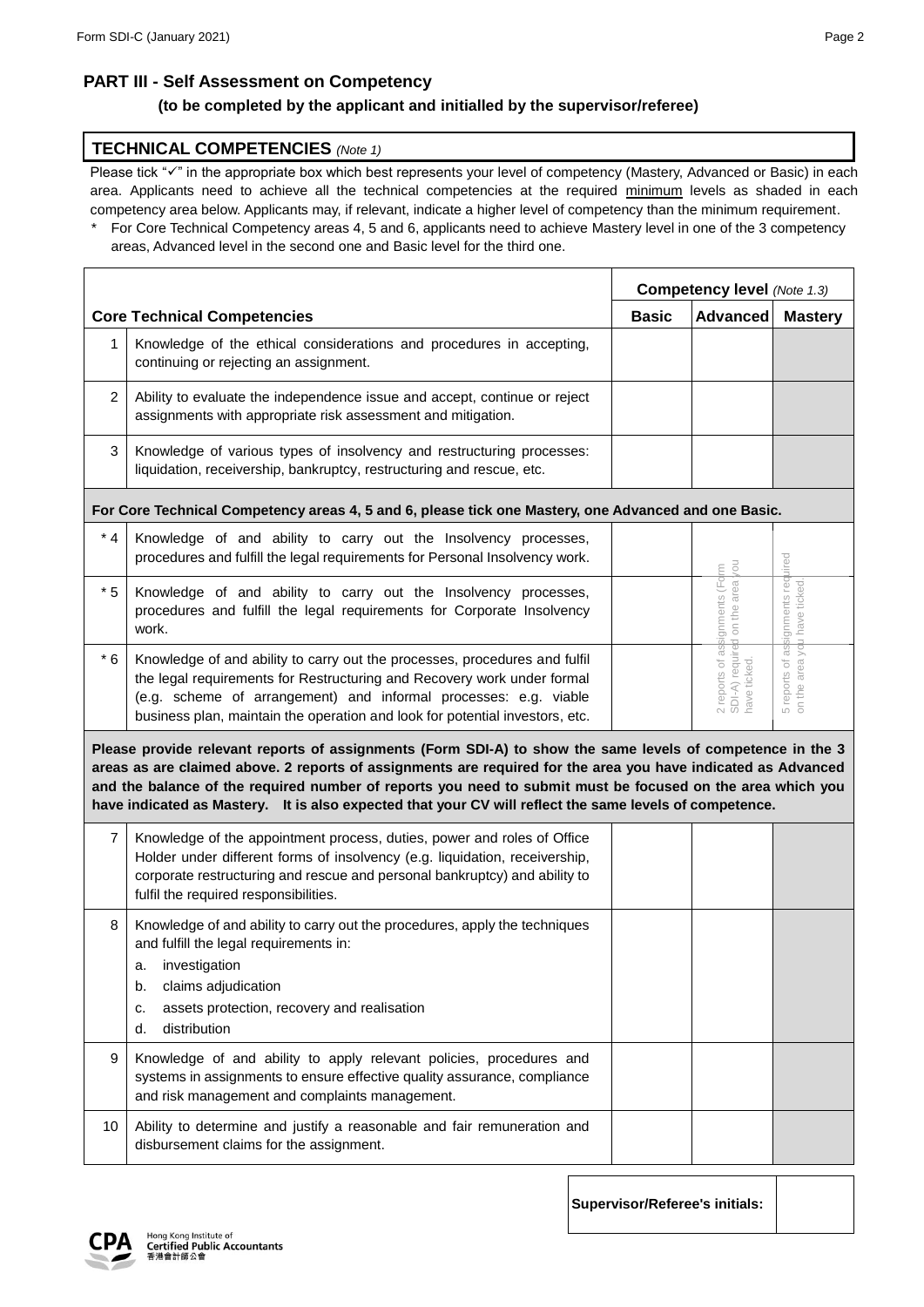|    |                                                                                                                                                                                                                                                                            | Competency level (Note 1.3) |                 |                |
|----|----------------------------------------------------------------------------------------------------------------------------------------------------------------------------------------------------------------------------------------------------------------------------|-----------------------------|-----------------|----------------|
|    | <b>Core Technical Competencies (continued)</b>                                                                                                                                                                                                                             | <b>Basic</b>                | <b>Advanced</b> | <b>Mastery</b> |
| 11 | Ability to assess commercial viability of proposals and actions.                                                                                                                                                                                                           |                             |                 |                |
| 12 | Knowledge of and ability to perform investigative accounting.                                                                                                                                                                                                              |                             |                 |                |
| 13 | Knowledge of the principles of common and statutory law applicable to<br>business and professional relationships, including contracts, employment<br>law, dispute resolution and remedies, negotiable instruments, sales of goods,<br>agency and business operations, etc. |                             |                 |                |
| 14 | Knowledge of the recognition, measurement and recording principles in<br>relation to financial statements, including liability, asset, and financial<br>instrument measurement.                                                                                            |                             |                 |                |
| 15 | Knowledge of financial and non-financial performance evaluation methods.                                                                                                                                                                                                   |                             |                 |                |
| 16 | Ability to analyse financial statements and assess financial performance and<br>operational issues based on the analysis.                                                                                                                                                  |                             |                 |                |
| 17 | Knowledge of the principles, processes, methods and practice of financial<br>and business valuation.                                                                                                                                                                       |                             |                 |                |
| 18 | Knowledge of cash flow analysis techniques and financial planning models.                                                                                                                                                                                                  |                             |                 |                |
| 19 | Ability to use budgetary control skills including forecasting, making<br>projections, planning, budgeting, and control.                                                                                                                                                    |                             |                 |                |
| 20 | Knowledge of various sources of financing, both short and long term; and<br>various restructuring financial models such as debt swap, convertible bond,<br>etc.                                                                                                            |                             |                 |                |
| 21 | Knowledge of the major financial risks on the organisation, e.g. risks in<br>relation to the firm's capital structure, financial leverage, financial<br>instruments, currency and interest exposure.                                                                       |                             |                 |                |
| 22 | Knowledge of and ability to recognise, measure, assess, analyse and<br>manage business risks.                                                                                                                                                                              |                             |                 |                |
| 23 | Knowledge of general organisational structures and the related dynamics.                                                                                                                                                                                                   |                             |                 |                |
| 24 | Knowledge of corporate governance requirements and internal control<br>mechanisms.                                                                                                                                                                                         |                             |                 |                |
| 25 | Knowledge of insolvency law, procedures and practices in the Mainland.                                                                                                                                                                                                     |                             |                 |                |
| 26 | Knowledge of insolvency law and procedures of countries where Hong Kong<br>companies are commonly used as the domicile of holding company, e.g.<br>Cayman Islands, BVI, Samoa, etc.                                                                                        |                             |                 |                |
| 27 | Knowledge of approaches, practices and issues in relation to cross-border<br>insolvency work.                                                                                                                                                                              |                             |                 |                |

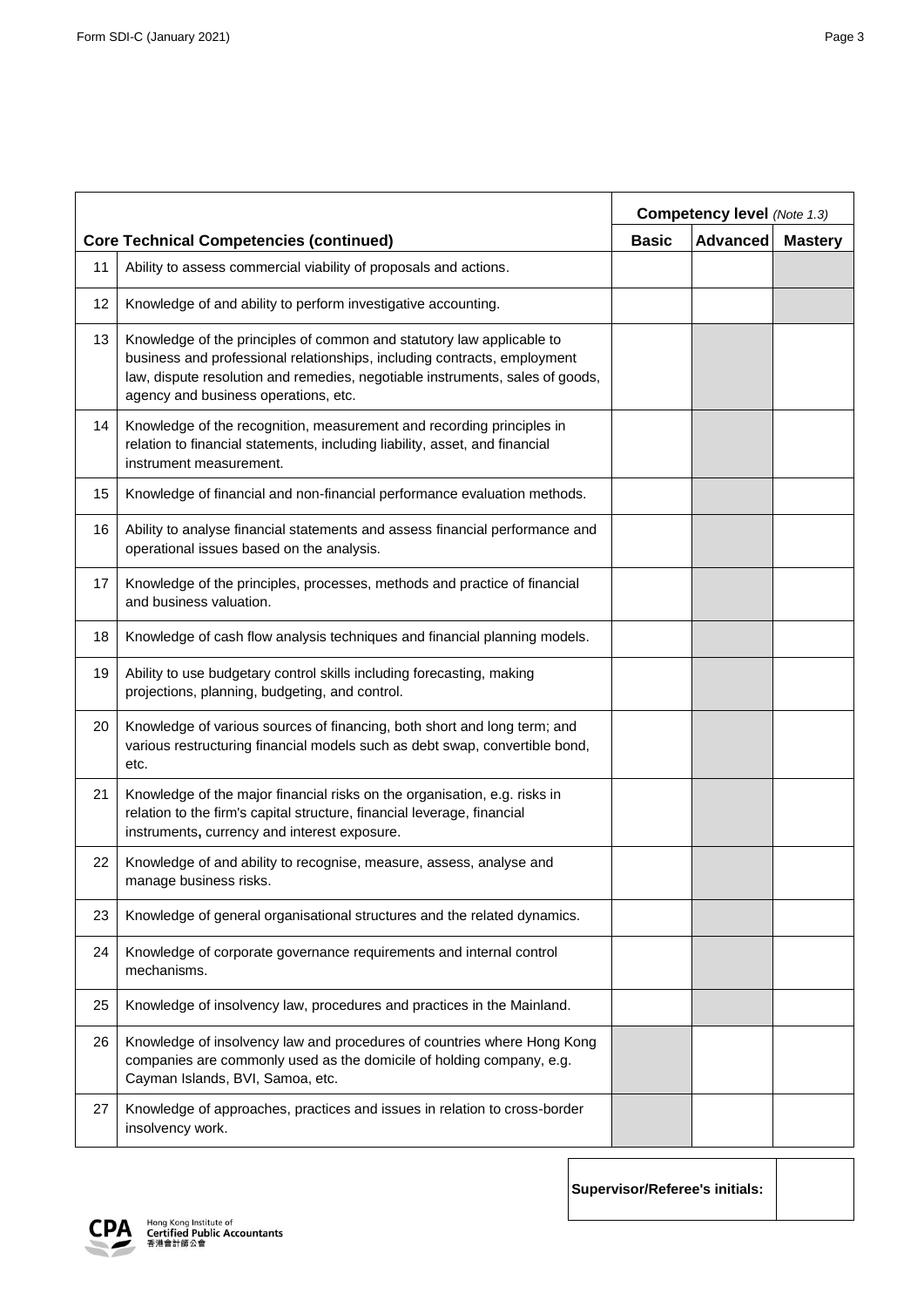|                   |                                                                                                                                                                  | <b>Competency level (Note 1.3)</b> |                 |                |
|-------------------|------------------------------------------------------------------------------------------------------------------------------------------------------------------|------------------------------------|-----------------|----------------|
|                   | <b>Supporting Technical Competencies</b>                                                                                                                         | <b>Basic</b>                       | <b>Advanced</b> | <b>Mastery</b> |
| $\mathbf{1}$      | Knowledge of and ability to perform forensic accounting.                                                                                                         |                                    |                 |                |
| $\overline{2}$    | Ability to conduct effective cross-border insolvency work.                                                                                                       |                                    |                 |                |
| $\mathbf{3}$      | Knowledge of principles and methods of costing, performance management<br>and working capital management for organisations.                                      |                                    |                 |                |
| 4                 | Knowledge of the financial reporting requirements in the reporting country.                                                                                      |                                    |                 |                |
| 5                 | Knowledge of the accounting principles and practices necessary to prepare<br>a full set of financial accounts.                                                   |                                    |                 |                |
| 6                 | Knowledge of using financial modeling skills including spread-sheeting.                                                                                          |                                    |                 |                |
| $\overline{7}$    | Knowledge of the tax implications arising from transactions, e.g. assets<br>disposal and transfer, etc.                                                          |                                    |                 |                |
| 8                 | Knowledge of the broad business environment including the world economy,<br>financial markets and government economic policies.                                  |                                    |                 |                |
| 9                 | Knowledge of business management including key functions like marketing,<br>human resources, production and operations.                                          |                                    |                 |                |
| 10                | Knowledge of organisational change management principles and<br>techniques.                                                                                      |                                    |                 |                |
| 11                | Knowledge of and ability to use strategic planning methods such as SWOT<br>analysis, PESTE analysis, Porters' five forces and the BCG matrix.                    |                                    |                 |                |
| $12 \overline{ }$ | Ability to apply legal and regulatory requirements which relate to the<br>management or general operation of organisations.                                      |                                    |                 |                |
| 13                | Knowledge of China business law, businesses and professional<br>environments such as forms of business, capital markets, government<br>policies and regulations. |                                    |                 |                |
|                   |                                                                                                                                                                  |                                    |                 |                |

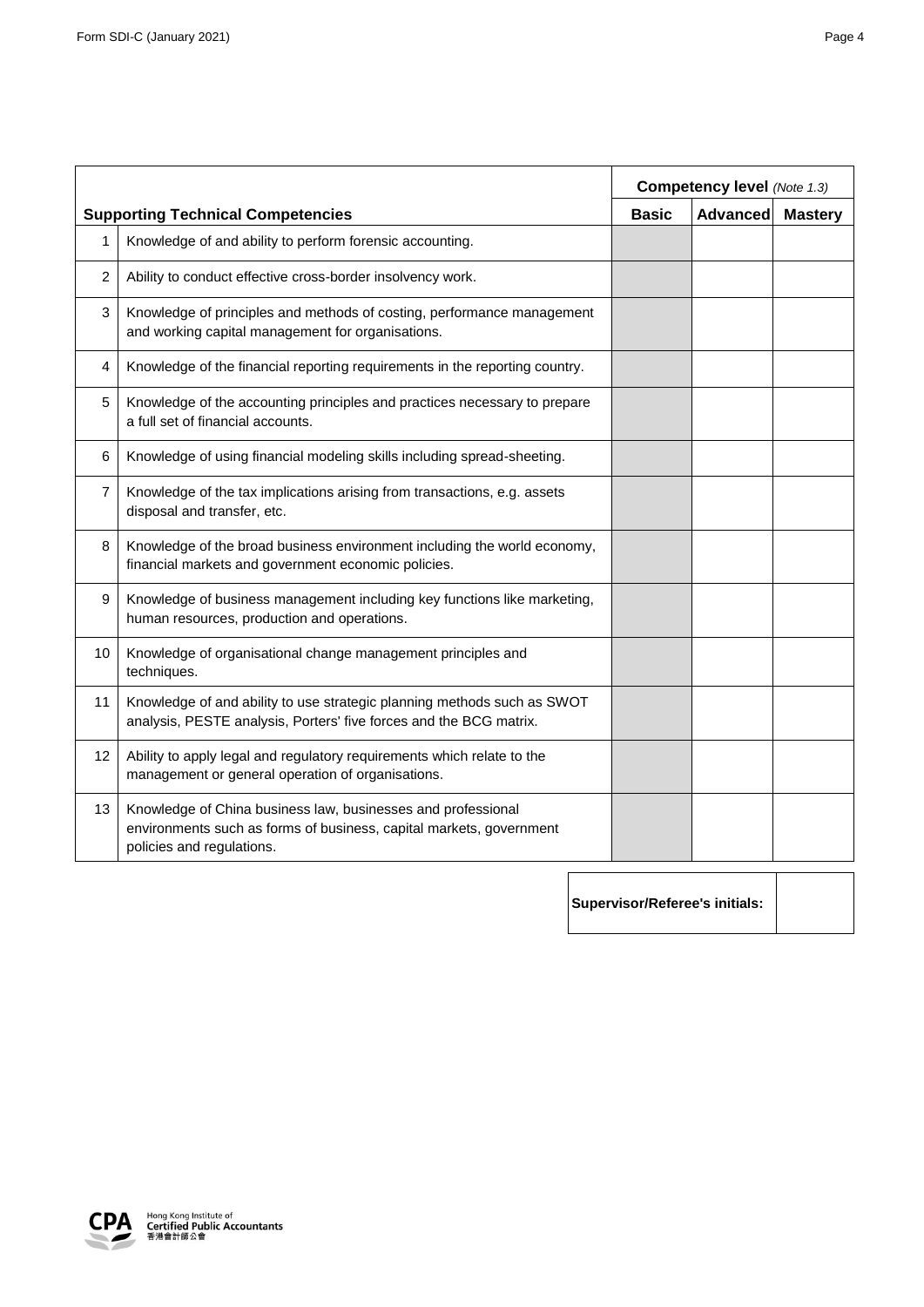## **GENERIC COMPETENCIES** *(Note 2)*

Applicants need to achieve a reasonable level of competence in all 5 generic competency areas, especially the competencies in **bold**.

|                |                                                                                                                                                                                                            | Please $\checkmark$ |
|----------------|------------------------------------------------------------------------------------------------------------------------------------------------------------------------------------------------------------|---------------------|
|                | <b>Attitudes, Ethics and Values</b>                                                                                                                                                                        | if                  |
| 1              | Be independent in mind and in appearance.                                                                                                                                                                  | achieved            |
| 2              | Ability to identify and mitigate any threats to independence.                                                                                                                                              |                     |
| 3              | Understand the basic ethical and legal principles which underlie the obligations and duties of<br>insolvency practitioners.                                                                                |                     |
| 4              | Have professional values including integrity, impartiality, honesty, objectivity, and respect<br>confidentiality.                                                                                          |                     |
|                | <b>Communication and Interpersonal Skills</b>                                                                                                                                                              |                     |
| 1              | Ability to interact with others, build trust and show empathy where appropriate.                                                                                                                           |                     |
| $\mathbf{2}$   | Ability to communicate with affected parties in a manner that is honest, open, clear, succinct<br>and timely to ensure effective understanding of the processes, rights and obligations of the<br>parties. |                     |
| 3              | Ability to mediate between parties having conflicting needs and demands.                                                                                                                                   |                     |
| 4              | Ability to negotiate effectively on behalf of creditors and yet be able to maintain professionalism<br>throughout the process.                                                                             |                     |
| 5              | Ability to exercise effective interviewing skills to obtain relevant information and understanding<br>of issues and situations.                                                                            |                     |
| 6              | Ability to communicate effectively with others and be aware of others' needs; make clear and<br>convincing oral and written presentations.                                                                 |                     |
| $\overline{7}$ | Ability to handle difficult situations or emotional behaviours of those who are affected in the insolvency<br>process.                                                                                     |                     |
| 8              | Ability to persuade others to accept recommendations, co-operate, or change their behaviour; to work<br>with others towards an agreement; to negotiate to find mutually acceptable solutions.              |                     |
| 9              | Ability to work as part of a team, promoting cooperation and trust.                                                                                                                                        |                     |
| 10             | Ability to understand organisational politics and manage relationships in organisations.                                                                                                                   |                     |
| 11             | Ability to develop professional networks and to manage professional relationships.                                                                                                                         |                     |
| 12             | Knowledge of the local culture (including business culture and practices) and ability to appreciate how<br>the local context affects people's behaviours and decision-making.                              |                     |

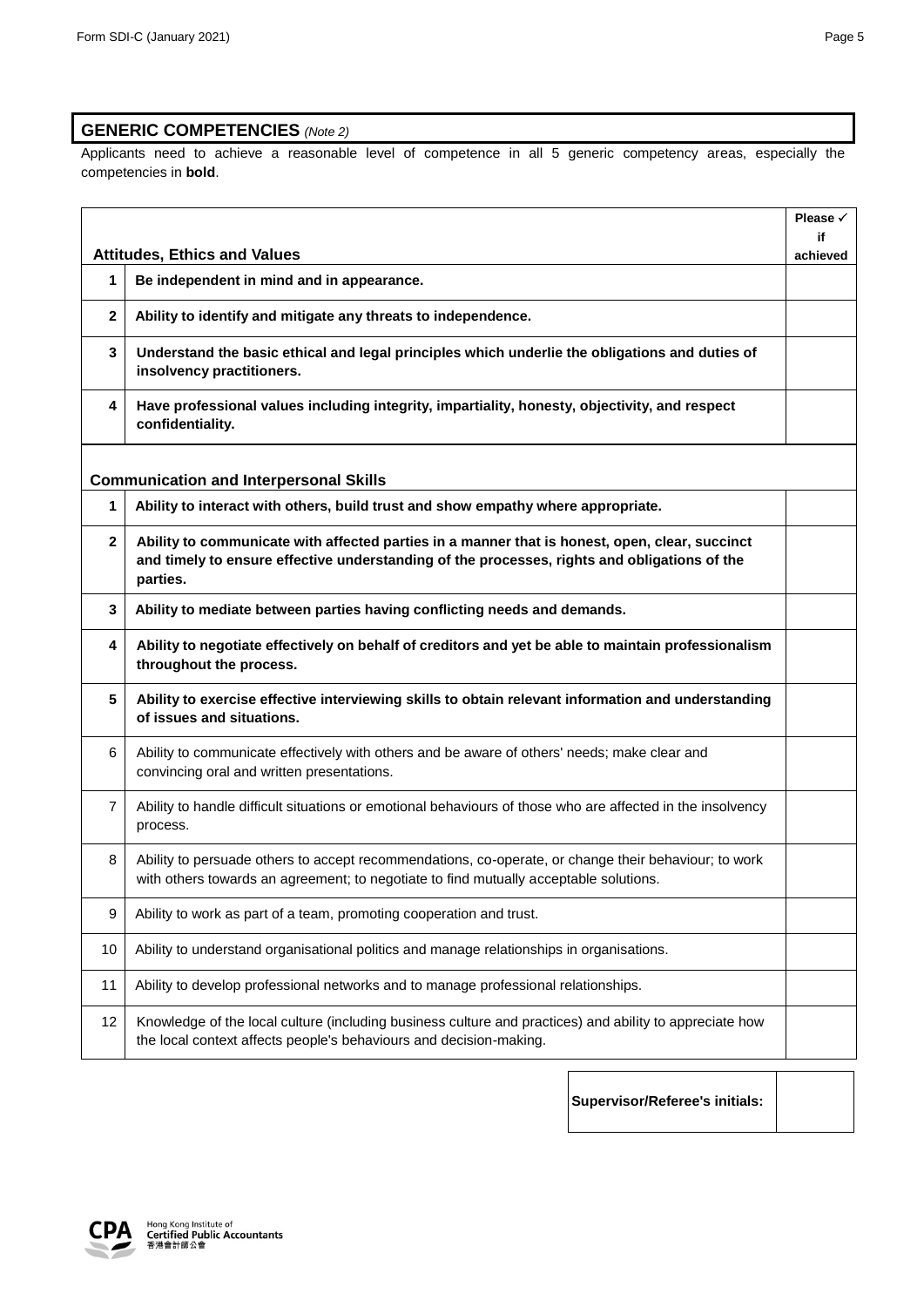# **GENERIC COMPETENCIES (continued)**

|                |                                                                                                                                                                                                            | Please √<br>if |
|----------------|------------------------------------------------------------------------------------------------------------------------------------------------------------------------------------------------------------|----------------|
|                | <b>Innovative Thinking, Reasoning and Analysis</b>                                                                                                                                                         | achieved       |
| 1              | Ability to exercise professional judgement when balancing conflicting demands and to evaluate<br>the costs and benefits of decisions and actions.                                                          |                |
| $\overline{c}$ | Have an inquiring mind, professional skepticism, and ready to challenge the status quo.                                                                                                                    |                |
| 3              | Ability to judge in a logical way, think critically, identify the strengths and weaknesses of options and<br>solutions; draw conclusions or approaches to problems.                                        |                |
| 4              | Ability to see patterns among data and observation, or from diverse information; using concepts to<br>analyse situations, identify causes, develop solutions, and explain complexity.                      |                |
| 5              | Ability to use lateral and innovative thinking to develop new insights and solutions; willing to try different<br>ways when established methods and procedures are inapplicable or unavailable.            |                |
|                |                                                                                                                                                                                                            |                |
|                | <b>Leadership and Project Management</b>                                                                                                                                                                   |                |
| 1              | Ability to lead a multi-disciplinary team with professionals of different fields and co-ordinate<br>respective professional work effectively.                                                              |                |
| $\mathbf{2}$   | Ability to supervise professional advisers engaged and ensure they are competent in executing<br>their duties.                                                                                             |                |
| 3              | Ability to manage projects and to bring them to a successful conclusion in a timely manner<br>through proper planning, scheduling, coordinating; and monitoring costs, contractor and team<br>performance. |                |
| 4              | Ability to manage conflicting demands on time, balancing the achievement of short and long term<br>outcomes.                                                                                               |                |
| 5              | Have a future orientation, focus on outcomes, and have tenacity.                                                                                                                                           |                |
|                |                                                                                                                                                                                                            |                |
|                | <b>Personal and Behavioural</b>                                                                                                                                                                            |                |
| 1              | Ability to work independently and be self-reliant.                                                                                                                                                         |                |
| $\mathbf{2}$   | Have commitment to be accountable for decisions/actions made.                                                                                                                                              |                |
| 3              | Have a commitment to quality, excellence and continual improvement.                                                                                                                                        |                |
| 4              | Ability to operate in difficult circumstances, often involving distressed parties, competing<br>demands, strict deadlines, and complex legal, financial and factual issues.                                |                |
| 5              | Ability to control own emotions in stressed situations or position and respond with professionalism.                                                                                                       |                |
| 6              | Have initiative, ability to identify and act on opportunities without being asked.                                                                                                                         |                |
| 7              | Ability to adapt behaviour or approach in response to new information, changing conditions, or<br>unexpected obstacles; deal with ambiguity.                                                               |                |